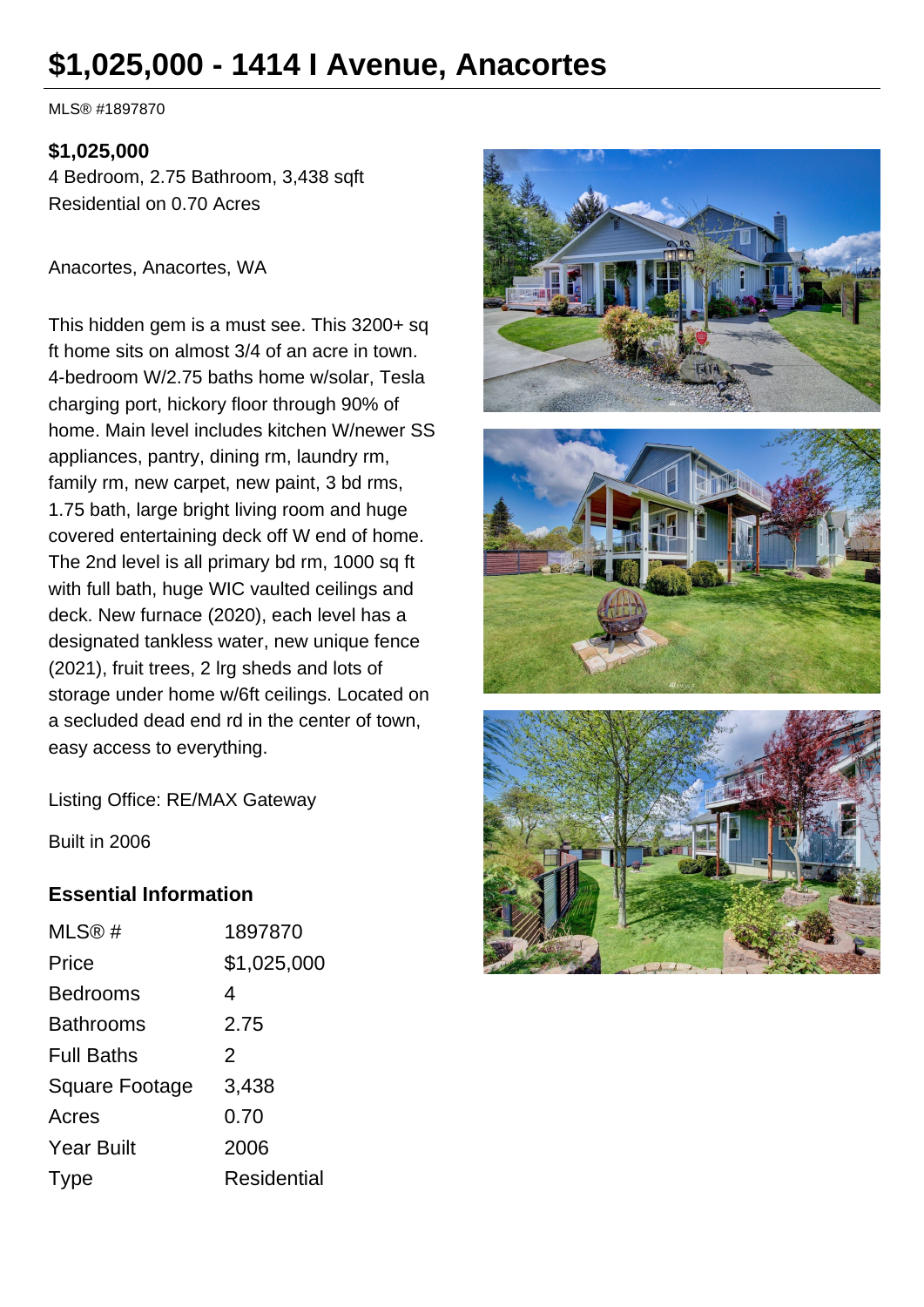| Sub-Type      | Residential |
|---------------|-------------|
| <b>Status</b> | Active      |

# **Community Information**

| <b>Address</b> | 1414   Avenue   |
|----------------|-----------------|
| Area           | 815 - Anacortes |
| Subdivision    | Anacortes       |
| City           | Anacortes       |
| County         | Skagit          |
| <b>State</b>   | WA              |
| Zip Code       | 98221           |

#### **Amenities**

| Parking | <b>RV Parking, Driveway</b> |  |
|---------|-----------------------------|--|
|         |                             |  |

#### **Interior**

| <b>Interior Features</b> | High Efficiency - 90%+, Forced Air, Tankless Water Heater, Ceramic |
|--------------------------|--------------------------------------------------------------------|
|                          | Tile, Hardwood, Laminate, Wall to Wall Carpet, Second Primary      |
|                          | Bedroom, Bath Off Primary, Ceiling Fan(s), Double Pane/Storm       |
|                          | Window, Dining Room, French Doors, Vaulted Ceiling(s), Walk-In     |
|                          | Closet(s), Water Heater                                            |
| Appliances               | Dishwasher, Dryer, Disposal, Refrigerator, Stove/Range, Washer     |
| Fireplace                | <b>Yes</b>                                                         |
| # of Fireplaces          | 1                                                                  |

# **Exterior**

|                 | Exterior Features Cement Planked, Wood Products                                 |
|-----------------|---------------------------------------------------------------------------------|
| Lot Description | Adjacent to Public Land, Alley, Corner Lot, Dead End Street, Paved,<br>Secluded |
| Foundation      | <b>Poured Concrete</b>                                                          |

#### **School Information**

| <b>District</b> | Anacortes              |
|-----------------|------------------------|
| Elementary      | <b>Buyer To Verify</b> |
| Middle          | <b>Buyer To Verify</b> |
| High            | <b>Buyer To Verify</b> |

### **Additional Information**

Days on Market 59

144 All listings featuring the icon are provided courtesy of the Northwest Multiple Listing Service (NWMLS), Copyright